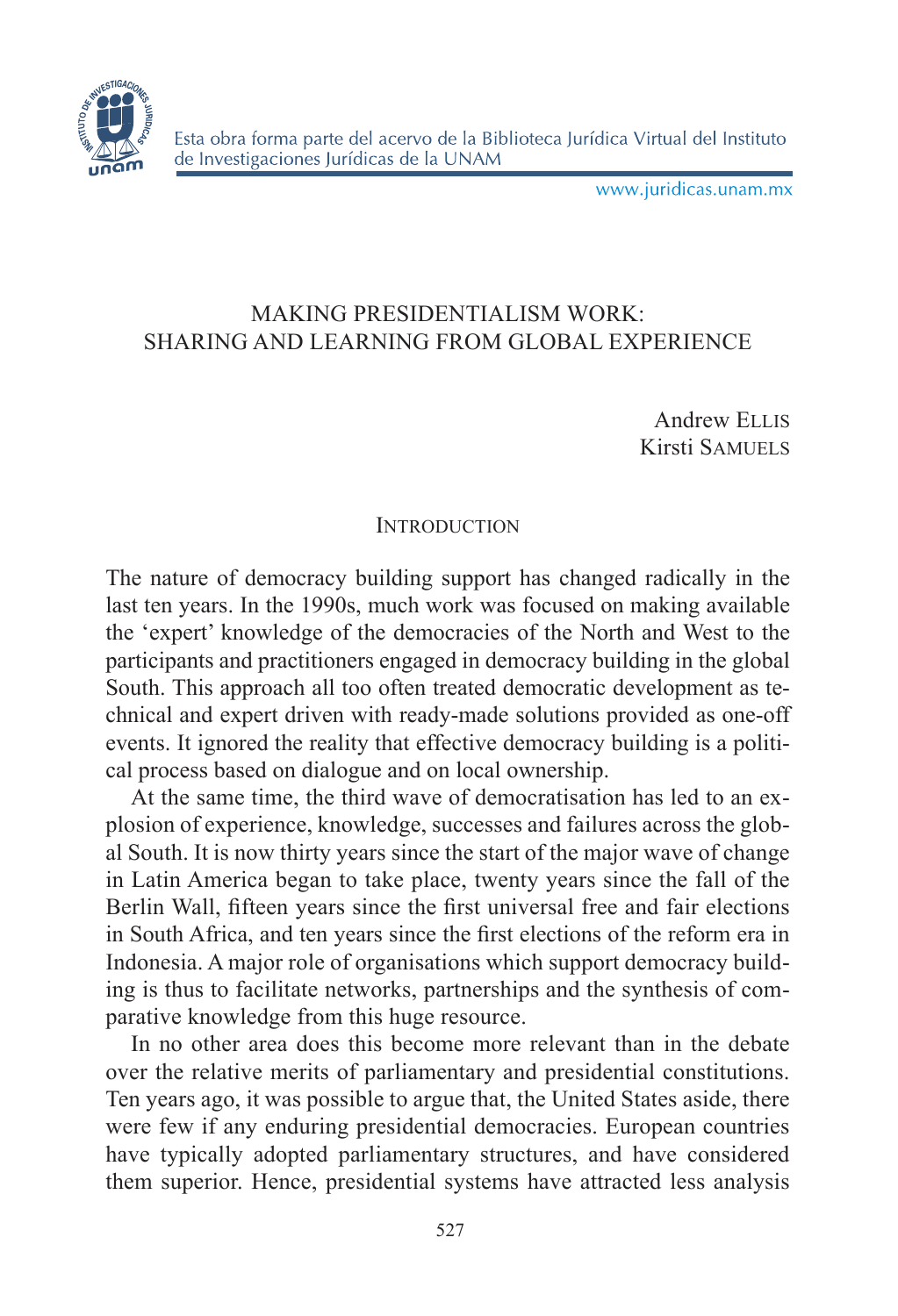and have suffered from a perception that they were less able to provide stability and effective outcomes. However, many states have adopted presidential systems as part of transitions or democratization in the last fifteen years, and there is increasing evidence that these systems are as resilient to political crises or economic shocks as parliamentary systems.

Moreover, the question in the real world is most often not 'should we choose a parliamentary or presidential system' but rather 'how do we make our system work'. There are generally contextual, historical and symbolic reasons for the institutional system that exists in a country, and it is rare that a dramatic change from one institutional system to another is pursued. There have been few institutional system changes in democracies in the last sixty years: considering transitions between parliamentary institutional frameworks on the one hand and presidential or semi presidential institutional frameworks on the other, we can count seven - two in Brazil and one each in France, the Gambia, Moldova, Slovakia and Sri Lanka.

Responding to this dynamic, International IDEA and the UNAM hosted a workshop in Mexico City in February 2008 on the theme of "Making Presidentialism Work", bringing together a broad group of experts, ranging from academics and lawyers to political activists and political commentators involved in debate and work on political reform. The workshop included representatives from thirteen presidential democracies, drawing on comparative experience from Latin America, where presidential democracy is most established, Asia and Africa. It sought to enrich understanding of the potential role of presidential systems in democracies, and democratization by considering the challenges that presidential structures face in practice, investigating the features of institutional design in presidential systems that make them more or less likely to deliver governments that are stable and/or effective, and developing some guidance to respond to the question how do we help presidential systems work? Some discussion touched also on semi-presidential systems, but their performance was not analysed in great depth. In addition, the workshop sought to contribute to the debate on potential institutional reform in Mexico. This chapter summarises the global comparative discussions, which arose from the individual presentations contained in the chapters, which follow.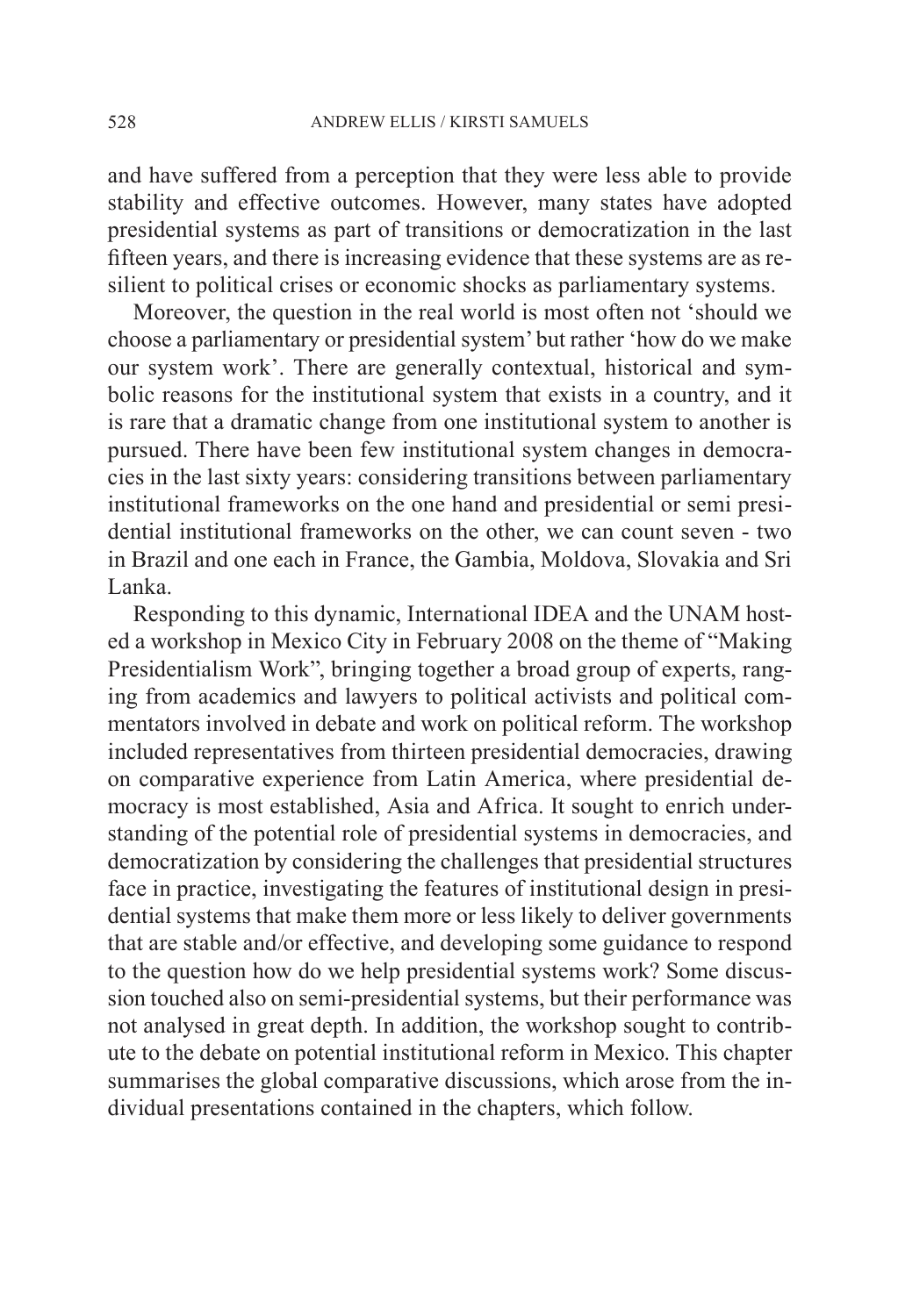## THE SCOPE OF EXECUTIVE POWERS: WHAT CONSTITUTIONAL AND META-CONSTITUTIONAL (POLITICAL) POWERS SHOULD BE GRANTED TO THE PRESIDENT?

# Panelists: Laurence WHITEHEAD, Dieter NOHLEN, Jesús Orozco Henríquez

Jose Antonio Cheibub contributed a keynote paper but was not able to attend the panel discussion.

The president can come to embody the power of the state, and then becomes progressively less accountable to his or her government, legislature, political party or people. Thus, there is a challenge in managing the tension between an empowered presidency, capable of taking important decisions and committing to long-term developmental goals, and an accountable and consultative presidency. How should the balance be struck between the two dangers, that a presidency becomes an autocracy, or that presidential powers become so limited as to lead to immobility and ineffectiveness?

Experience has shown that there is no executive branch model that is considered ideal in all contexts. Much is dependent on political culture, institutional traditions, political party system, perception by the population, and leadership style of the president. How strong a president should be depends on the circumstances. In some cases, a president needs to be able to act immediately to address urgent problems and provide effective leadership, especially if the legislature is weak (e.g. with respect to drug trafficking): in others, the president should aim at building long term consensus and, thus, help to moderate conflict between different parties.

There is a tendency to overemphasise the role that formal provisions in constitutions play in shaping institutional realities. These provisions, or the way in which they are implemented, may seem unrelated to the reality on the ground: other factors, such as the leadership style of the president or his or her respect for the legislature, should also be kept in mind. In many cases, a key difficulty is a pattern of weak institutionalization, rather than problems with the formal distribution of power between legislatures and presidents. In many Latin American models, this has caused a type of seesaw between episodes when the executive encroached on the legislature, and episodes when the legislature pushed back. In Mexico, for instance, although no changes had been made to the text of the consti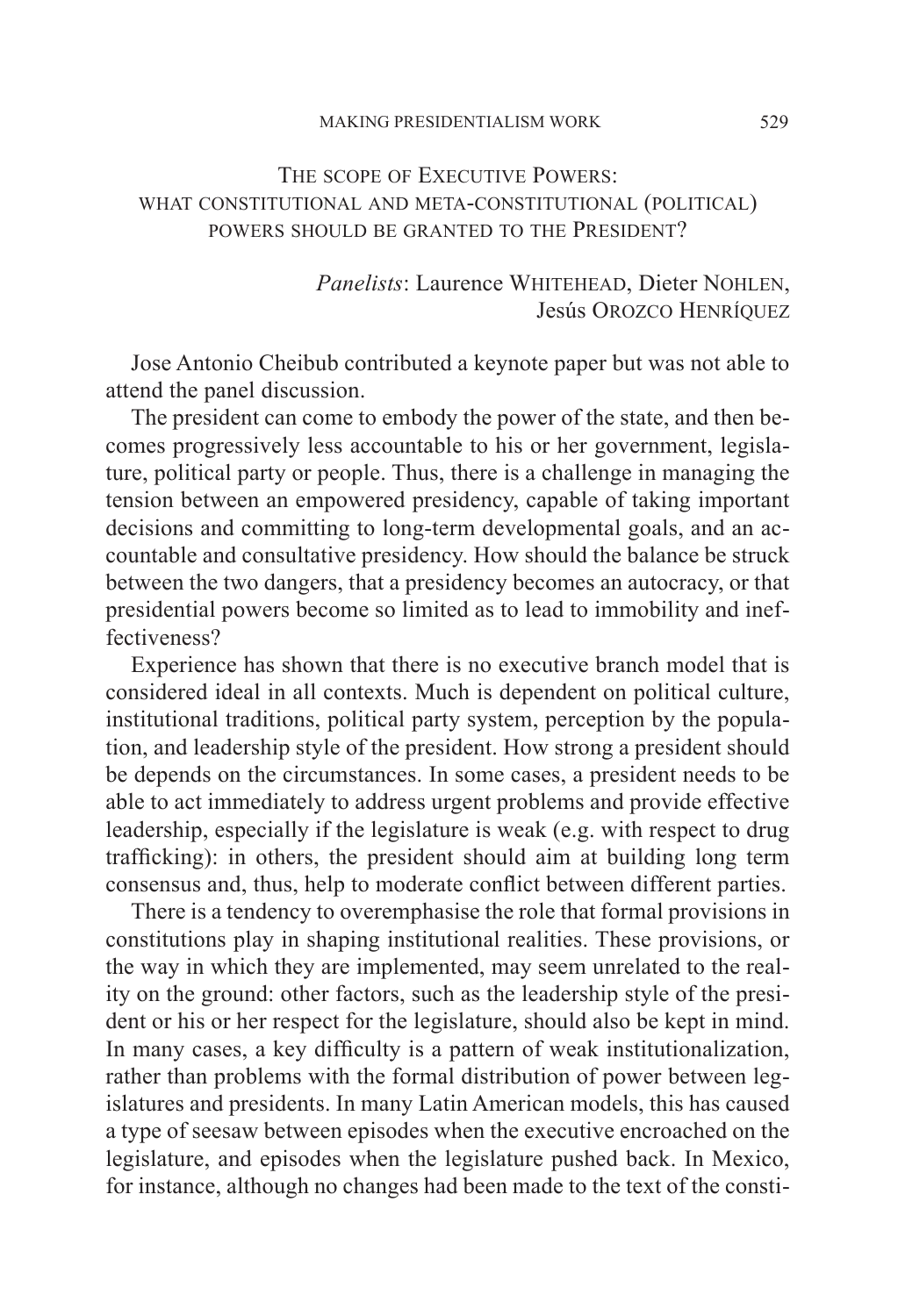tution, a very strong presidential system has become more plural and less authoritarian over time. However, at the same time, the executive and the legislature have become increasingly obstructive and oppositional to each other.

Incremental developments rather than radical amendments are thus more likely to bring about the results sought by those seeking to strengthen democratic institutions, since there is a danger that abstract rule changes designed to "improve incentives" may disrupt tacit understandings, provoke emotional resistance, or in other ways produce consequences unintended by their authors. Taking into account local context and popular understanding when dealing with adjustment of proposals; showing modesty on the part of technical advisers concerning the reliability of diagnoses and prescriptions; and having a general preference for incremental development rather than silver bullet blueprints are the elements that may do least harm.

Underlying the discussion was the question of how to evaluate presidential systems arguments were made for criteria based on stability of government, success of government in getting legislation passed, and/or the degree of institutionalization of a government that delivers effective and responsive services.

The potential of semi-presidential or hybrid systems was considered, but many felt that these do not actually provide midpoints that can moderate autocratic tendencies, as these systems in practice fluctuate between acting like parliamentary systems and acting like presidential systems. According to this view, there is no autonomous position between presidentialism and parliamentarism: rather, in systems such as the French system, the system functions as a presidential system when the president has a majority in parliament, and as a parliamentary system when he or she does not have a majority in parliament.

Cheibub questioned the validity and legitimacy of many traditional assumptions and "lessons" about Presidential systems—the desirability of avoiding strong constitutional powers which increase potential for conflict with the legislature, adopting concurrent and/or two round presidential elections to reduce the number of political parties and make legislative majorities more likely, avoiding proportional legislative elections because they will lead to legislative fragmentation, and instituting constitutional limits to re-election to prevent an "all powerful" actor from using its institutional position to perpetuate itself in power. Cheibub questioned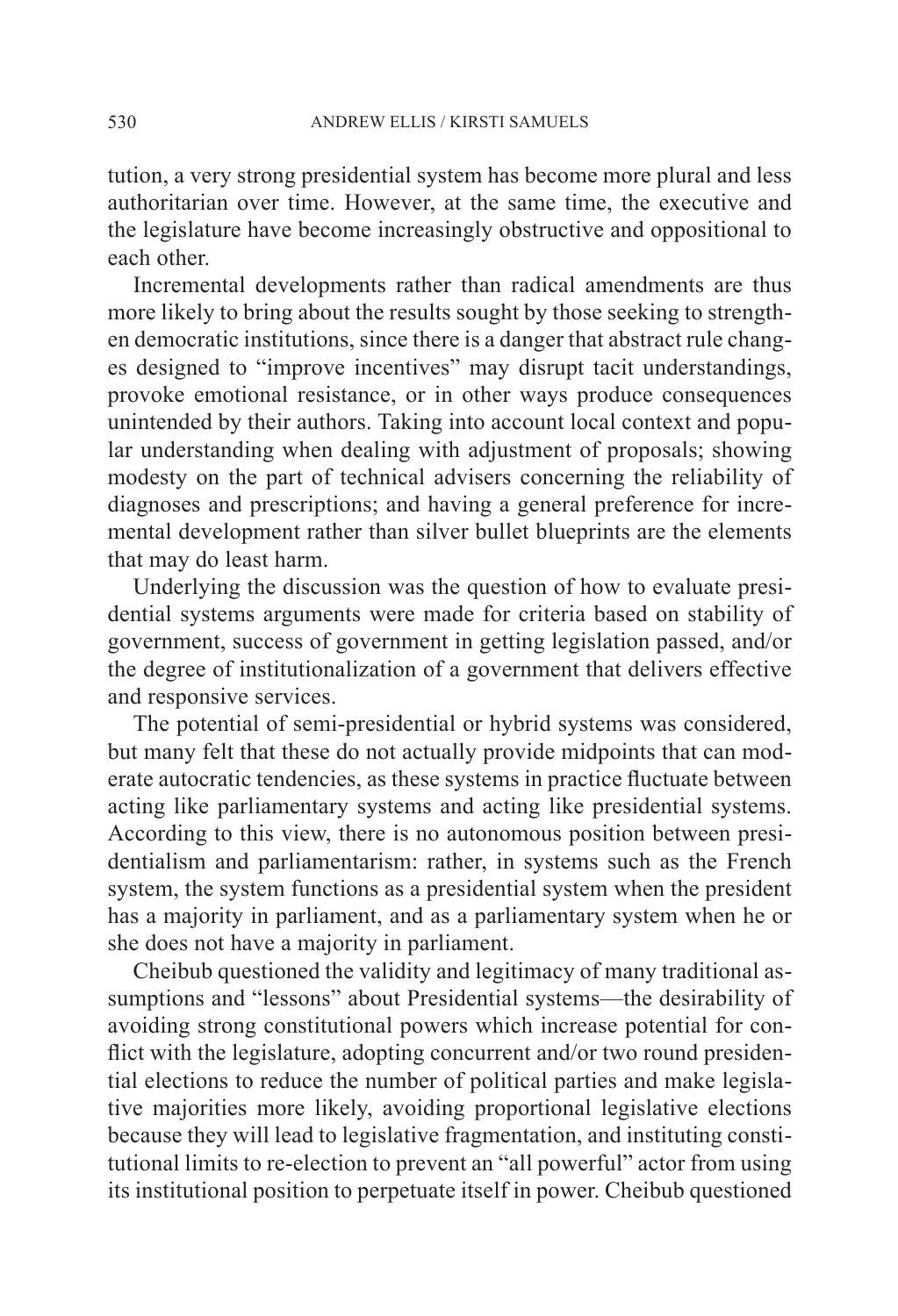the common case for term limits, and in particular the case for one term of considerable length (for example, the single six year presidential term in Mexico) for presidents or legislative members. The benefits of having a president focusing on the interests of the state rather than his or her own prospects for re-election were considered, some arguing that no-one is indispensable, and that in clientelistic systems, for instance, re-election of legislators or presidents will not necessarily add value. This was balanced by the view that the will of people in choosing whether to re-elect a politician provides one of the key forms of accountability in democracies: it is elections and the wish to be re-elected that encourage governments to work for and be accountable to voters. Instead of term limits, mechanisms should be put in place — regarding, for instance, political financing and media access— to regulate and limit the advantages that incumbents inevitably possess in electoral contests.

> THE CHECKS AND BALANCES ON EXECUTIVE POWERS: the Role of Political Parties, THE LEGISLATURE  $\&$  PUBLIC ADMINISTRATION

# *Panelists: Ma. Amparo CASAR, Juan RIAL, Aquilino Q. PIMENTEL,* Domingo García Belaunde

The discussion followed that of the first panel in concluding that the divergence between the written law and reality remains a key difficulty, in particular with respect to institutional political culture. Often, no matter which design is chosen, hyper-presidentialism has resulted because the checks and balances are weak—weak political parties, weak judicial structures, weak deliberative bodies. In countries with the same model, one president might be consensus building and another might be autocratic – or indeed in the same country at different times. Thus, the focus in drawing comparative lessons should be less on the powers the president has, and more on how they are combined and how accountable he or she is for them.

One key channel of accountability, through political parties, is often of uncertain value. In much of Latin America, a large part of the population does not regard political parties as legitimate representatives —for instance Bolivia and Ecuador have rejected their classical political parties,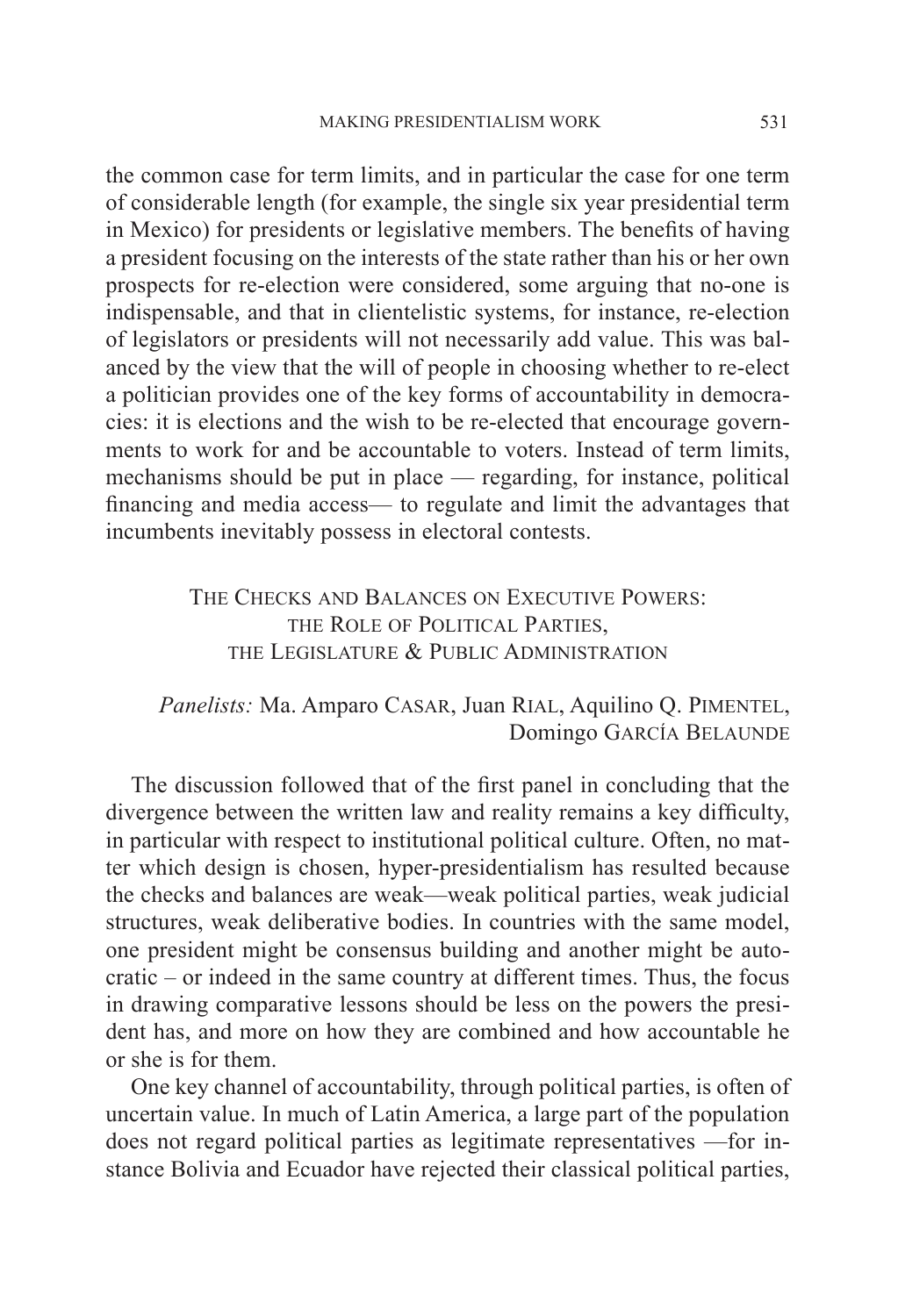a process of de-institutionalization of parties is taking place in Nicaragua and elsewhere in the region, and the role and functioning of political movements is becoming increasingly important. This trend has encouraged an increased focus on the president and personalization of politics as a great deal of hope can then become invested in the person of the president. In Latin America, it could be said that 12 out of the 18 presidents in office in 2008 have been elected on the basis of personality or charisma.

The underlying challenges of institutional weakness and immature democracies were also explored. The case study of the Philippines showed that the very broad power of appointment of the president encourages patronage politics—the President has the power of appointment over the major functionaries of government, from the cabinet ministers, to the ambassadors, to the officials of constitutional bodies like the Ombudsman and the Commission on Human Rights, to military officers from the rank of colonel, to the top police officers, to the regional directors running government offices and to the directors of government-owned corporations. The President also appoints all members of the Judiciary, from the lowest trial court to the Supreme Court, which encourages politicization of the Judiciary . This undermines the creation of professional institutions that could render the presidency accountable. In the Constitution, the legislature is entitled to check presidential appointments, but in reality it is too weak to have any genuine impact.

The challenges of seeking to use constitutional reform to modify the power relationship between the president and the legislature were explored through the example of Peru. Although the formal model has changed over time, power struggles and confrontational behavior have remained the norm. In Peru, the relationship between the executive and the legislature has been conflictual whenever the president did not have a majority in parliament. The 1933 constitution instituted a mixed presidential-parliamentary system and reduced presidential powers. This structure resulted in a number of executive-legislative stalemates, and power struggles that ultimately led to political crises and coups d'etat. The 1979 constitution re-centralized power in the president, but difficulties continued in instances where the president did not have a majority in the legislature. Presidential power was further strengthened in the 1993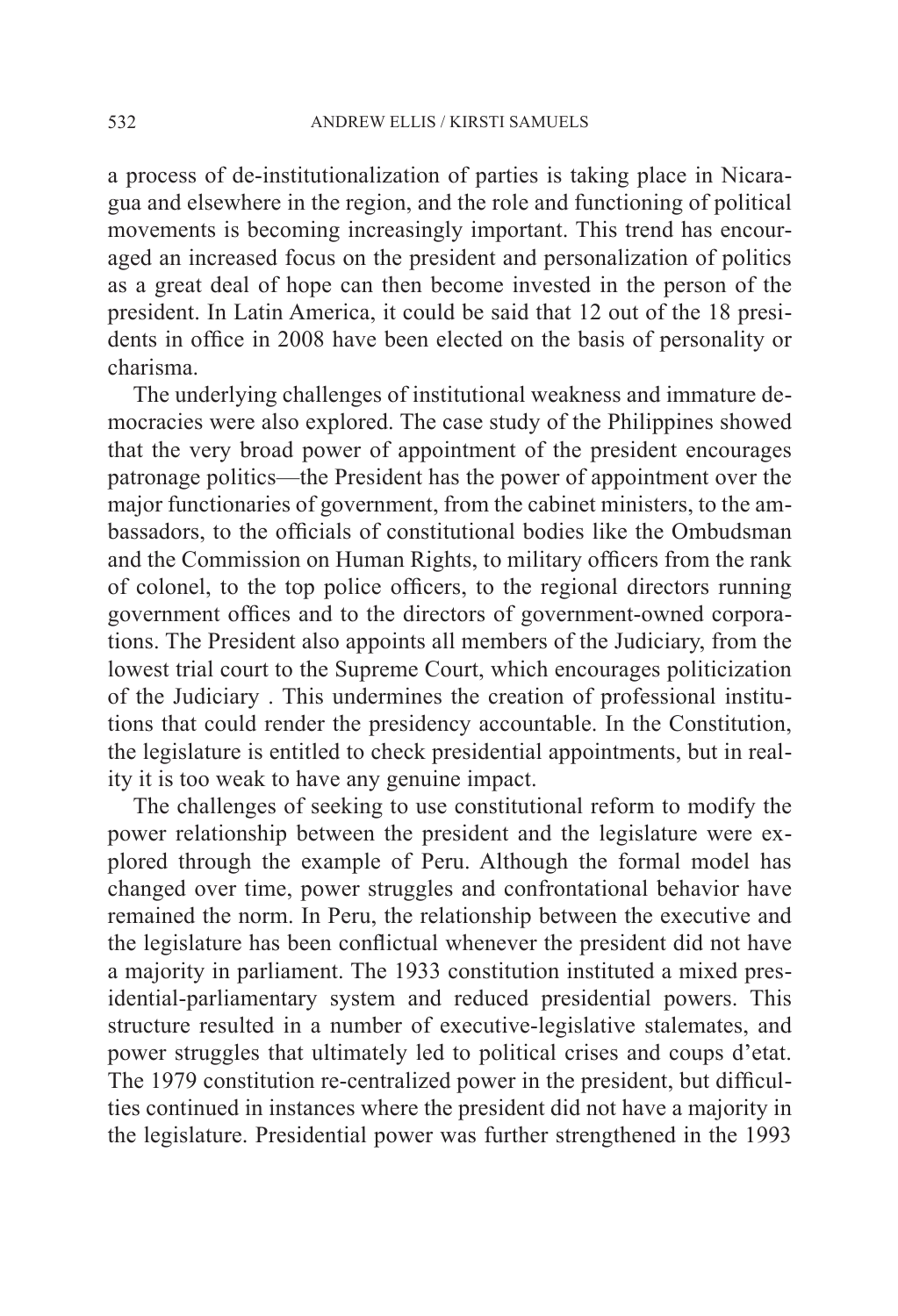Constitution after the seizure of power by Alberto Fujimori: despite the fall of Fujimori, this Constitution remains in place.

Given the near impossibility in the short term of rapidly strengthening weak institutions or re-legitimizing political parties, the panel proposed to shift the debate from a single focus on the lack of checks and balances, to a broader focus that included also the lack of mechanisms that lead to cooperation. One major problem is the perception and assumption that to perform as a check and balance, the relationship between the legislature and the executive should be confrontational. Rather, for effective and stable government these two bodies should be working well together, and the question should be what institutional structures best facilitate this.

# Electing and Removing a President: Effect of the electoral system and party system in the good performance of presidentialism

#### *Panelists*: Laurence WHITEHEAD, Mathias HOUNKPE, Jorge LANZARO

Elaborating on themes in the previous panel, the best electoral system might be one that provides the president with a majority, but a fragile majority that would require negotiation. This would mirror parliamentary structure by requiring the president to keep the members of the party onside.

In the case study presented, Benin had sought to use the electoral system and party system to balance presidential power. After many decades of instability, ethnicization and personalization of politics, and military dictatorship, a national conference sought to modify the system, and adopted a presidency with a multiparty system with a low entry barrier to party formation and a strong Judiciary. The impact has been relatively successful. Benin is highly fragmented in ethnic groups and languages, and thus it remains difficult to build and maintain a majority coalition (there are 106 political parties in Benin, although only 12 are represented in the legislature). At the same time, this has helped keep presidential power in check, since the president cannot easily control the different factions.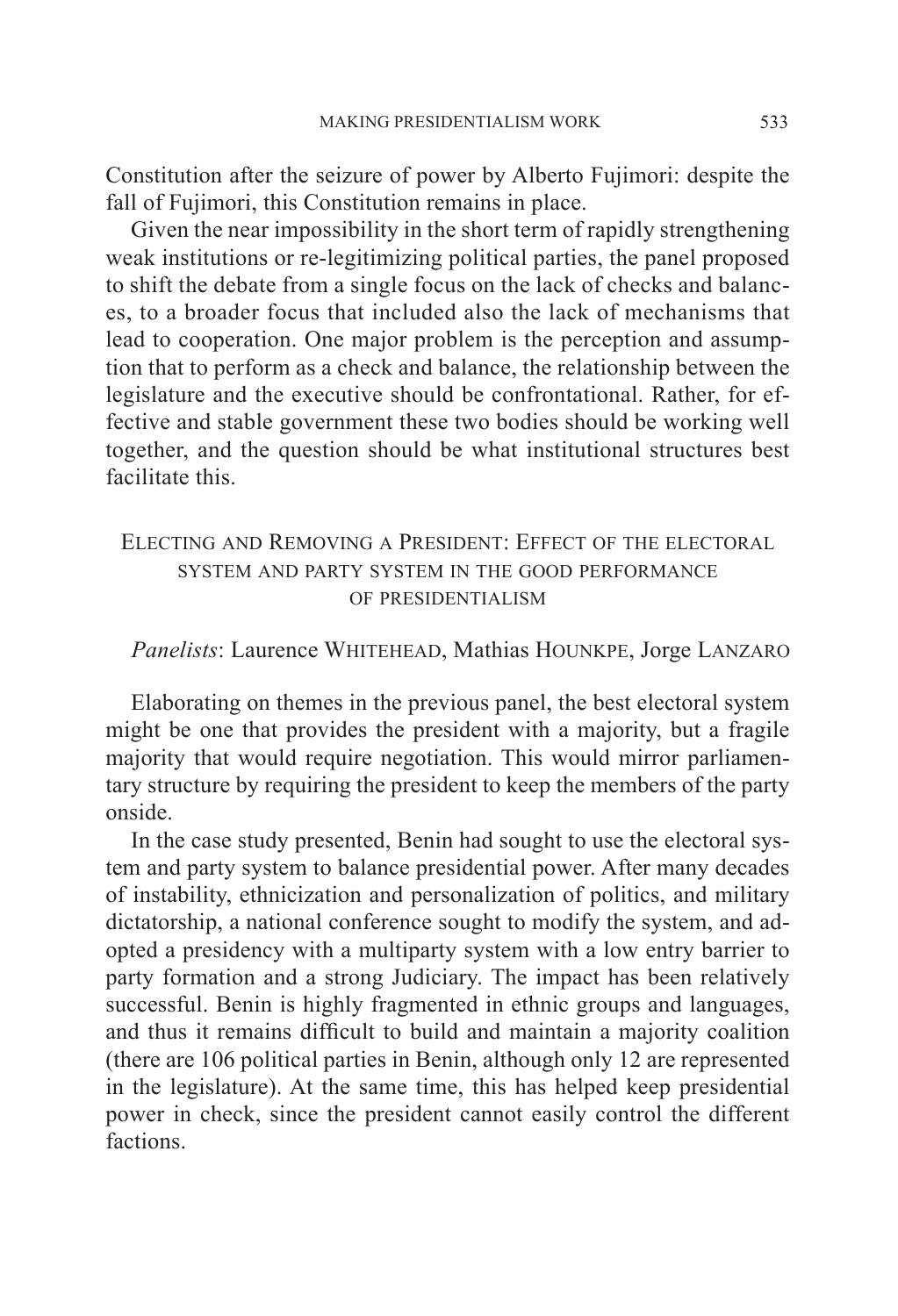The presidentialism model adopted in Benin in 1990 was designed to be a "strong presidentialism" that could operate in an extremely divided political landscape by avoiding making the executive depend on the stability of the legislature. In reviewing the three potential challenges the system faced—risk of instability and conflict in the system, risk of autocracy, and lack of accountability—the clear separation of authority between the executive and legislature (the president had a weak veto over legislation, and the legislature could amend the legislation that he initiates – with the exception of the budget, which the president could pass by decree) combined with a strong constitutional court has ensured that conflicts have not led to immobilism. Key factors that had assisted in managing autocratic tendencies included the following: the strength of the Constitutional Court, human rights provisions, which allowed individuals to bring actions to the Constitutional Court, an electoral system requiring two rounds for presidential elections, and an independent electoral management body.

None of the formal provisions created to encourage the legislature to monitor or oversee the executive had functioned well (e.g. questions to government, inquiry and information commissions, vote on the budget laws). However, credible actions as regards accountability had come from civil society organizations combined with the political will of the president and/or cabinet members: civil society organizations are at the forefront of the battle against corruption and public affairs mismanagement.

Presidentialism can be said to complicate the legislative bargaining environment; accordingly, the goal should be to develop this environment towards a basis of deliberation and compromise. In presidential systems, it can be shown that elected legislators are less likely to vote along party lines, and hence parties are "weaker". However, it is not clear whether weak parties lead to presidential systems, or whether presidential systems result in weak parties.

Although it is often said that strong parties are essential for successful democracy, data shows that many people in Latin America want their individual representatives to vote according to their conscience rather than party lines. Given that that parties are essential to resolving the collective action problems that can afflict legislative decision-making, the challenge of institutional design in presidential systems is to provide for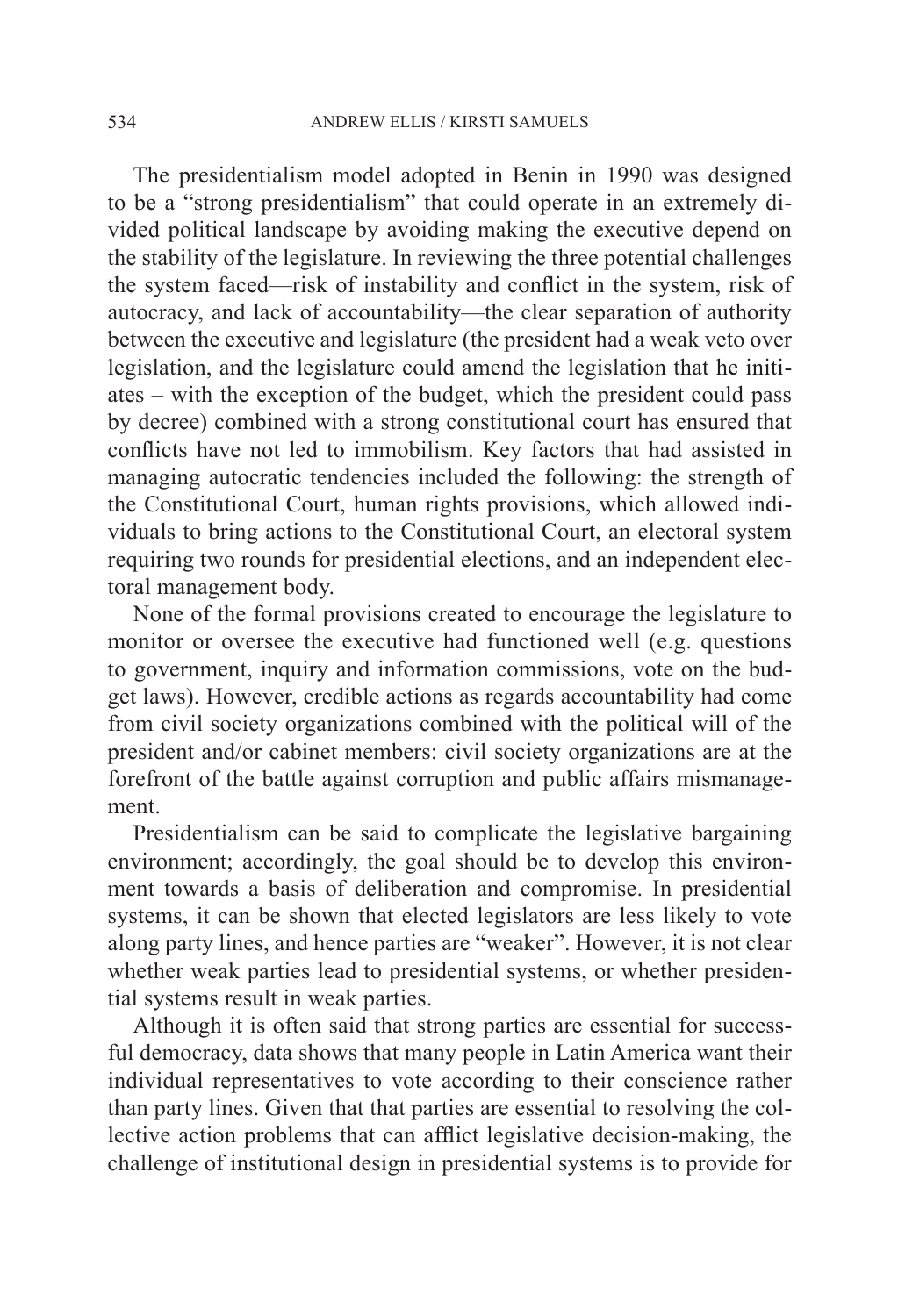a presidency that can co-exist with legislative parties without marginalizing them or undermining them completely.

Cheibub in his keynote paper argued that there is no empirical support for the notion that it is harder for presidents to form coalitions when there is high party fragmentation, or that single party minority presidential governments are less effective than coalition governments—thus proportional representation does not in itself undermine presidential systems. The design of presidential electoral systems needs to take into account the political, ethnic, geographic or religious cleavages to encourage the presidency to operate as a force towards unity and integration - for example, the provision in Nigeria that the election winner must have at least a quarter of the vote in at least two thirds of the states of the federation. The two round system commonly used in Latin America can play that sort of role as well. Concurrent presidential and legislative elections deprive voters of the opportunity to signal their disapproval in the middle of the presidential term.

However, what matters is not so much how the president is elected, but the existence and effectiveness of mechanisms, which allow the government to shape the legislative agenda and organize the legislative majority. Designers need to consider, for example, the details of the legislative deliberation process, the mechanisms for proposing and amending legislation and in particular the budget, provisions under which the president can declare legislation urgent, and the existence and form of the presidential veto (line item or only legislation as a whole?).

#### WHEN IS A STRONG PRESIDENT A BENEFIT?

# *Panelists*: Tania Groppi, John Carey, Kawun Kakar, Jorge Silvero

A strong presidential power can be constructive when the president expands the bargaining circle in the core political centre, and thus encourages deliberation. A strong president can be a unifying and integrating figure symbolising the state, which can step in to unify when the legislature is divided. However, a strong president can also be divisive where he or she is not truly representative of the whole society.

In fragile states, or states emerging from conflict, governance systems face a range of extreme challenges deriving from general unfamiliarity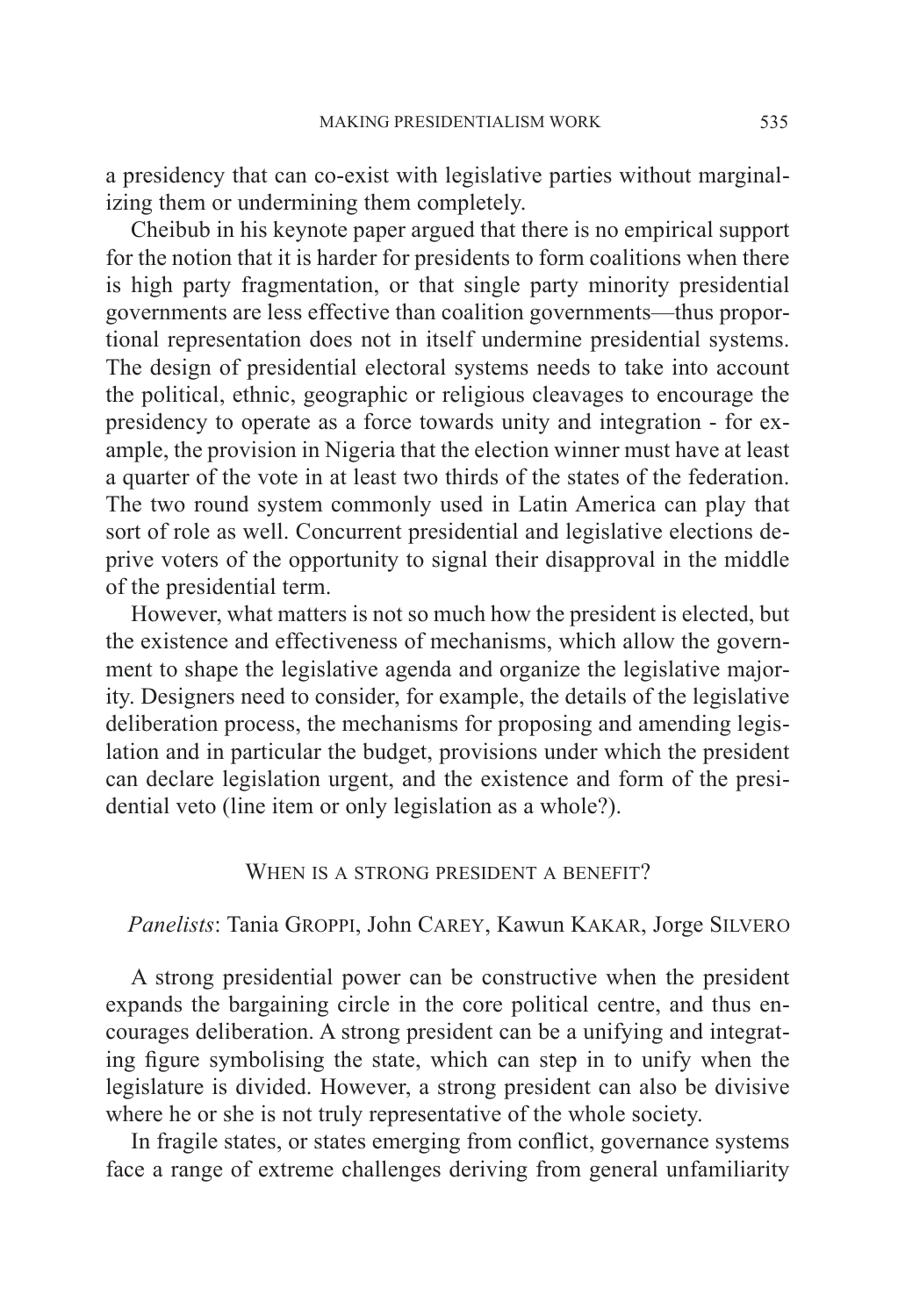with the legislative process and habits of conflict. In Afghanistan, for instance, where the president did not emerge from a political party, power became very centralized in the president. The legislature has played a minor role, spending much of its time on technical debates: there is little understanding of the respective roles of the executive and the legislature, and insufficient support and funding of legislative bodies and committees. This has resulted in a confrontational relationship between the president and legislature: for instance, the president not being consulted on legislation until it was adopted, causing confrontation and resulting in a potential veto.

In contrast, in Brazil, a strong presidency has partial bill veto, decree power, the power to request urgency in the consideration of specific legislation, and the power to exclusively initiate budget legislation. In practice, the Brazilian presidency appears to hold together a country with many pulling apart forces—such as a federally structured country with economically diverse regions, political parties with weak popular penetration, an electoral system for the assembly with low barriers to entry and features that make state governors influential over party decisions (e.g. the specific form of open-list proportional representation).

### Collaboration between the Executive & Legislative branches

*Panelists*: Pedro SALAZAR, Jean-Claude COLLIARD, Abdou KHADRE LO

Moderating the "winner takes all" nature of presidential institutions

### *Panelists*: Carlos HUNEEUS, Etsi YUDHINI, Ma. Amparo CASAR, David Usupashvili

The panels found that moderating the dominance of presidents and seeking methods to encourage collaboration between the executive and the legislative branches were closely related topics of great importance. In most of the examples considered, the dominance of the president and/ or conflict between the president and the legislature were common features, and there was little constructive collaboration.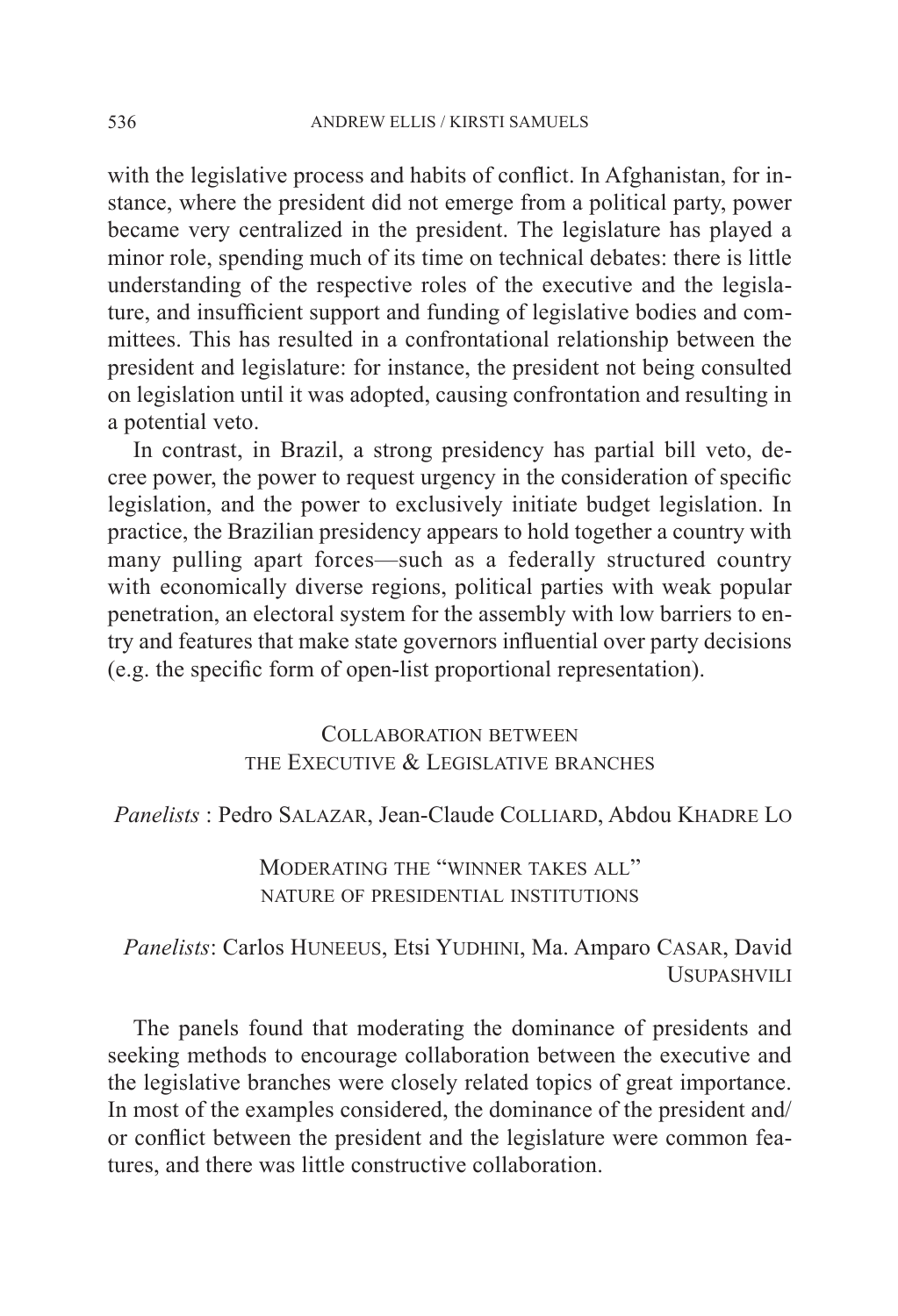In Chile, the current president appeared limited by the existence of constitutionally established para-state entities such as the central bank and constitutional court and by laws regulating the financing of electoral campaigns. The Senate is particularly strong, and elects the board members of a variety of the independent bodies, including the central bank, the comptroller general and the civil service board that appoints many of the civil servants. In addition, the Senate elects two of the members of the Constitutional Court and ratifies the nominations of two further members proposed by the Chamber of Deputies. Rather than a "president takes all" model, this can be described as a "democracy by consensus" model. However, the same general constitutional architecture had allowed for different approaches during four different presidencies, with differing centralization of power in the presidency. The way in which the system functions is closelytied to the goals and the leadership style of the president.

Georgia has tried parliamentary, presidential, and semi-presidential systems and has experienced problems with all three. At independence in the 1990s, Georgia transitioned from a parliamentary system to a presidential system. Until 2004, the presidential model centralized power in the president, giving him full control over congress and society. The expectation of the population that the president would be responsible for solving their problems caused great instability when these expectations were not met: presidents were overthrown by coups or resigned due to demonstrations in the street. In 2004, Georgia moved to a semi-presidential system with a prime minister, a cabinet approved by parliament, and presidential power to dissolve the parliament. However, instead of moderating the power of the president, this seems to have resulted in the emergence of an even more powerful autocratic president.

In Indonesia, attempts to moderate the tendency of the president to take a winner takes all attitude focused on limiting the ability of both the president and legislature to make decisions unilaterally. Deliberation in the legislative process involves both legislators and representatives of the executive government, and legislation requires joint approval. Ruleby-decree is limited in scope to emergencies and requires subsequent legislative assent as soon as possible. Executive orders are fixed within a hierarchy of legal instruments, which requires them to be consistent with higher legislation. At the same time, review by the newly created constitutional court allows challenges to the constitutionality of laws passed. In order to diversify political involvement in a country that had suffered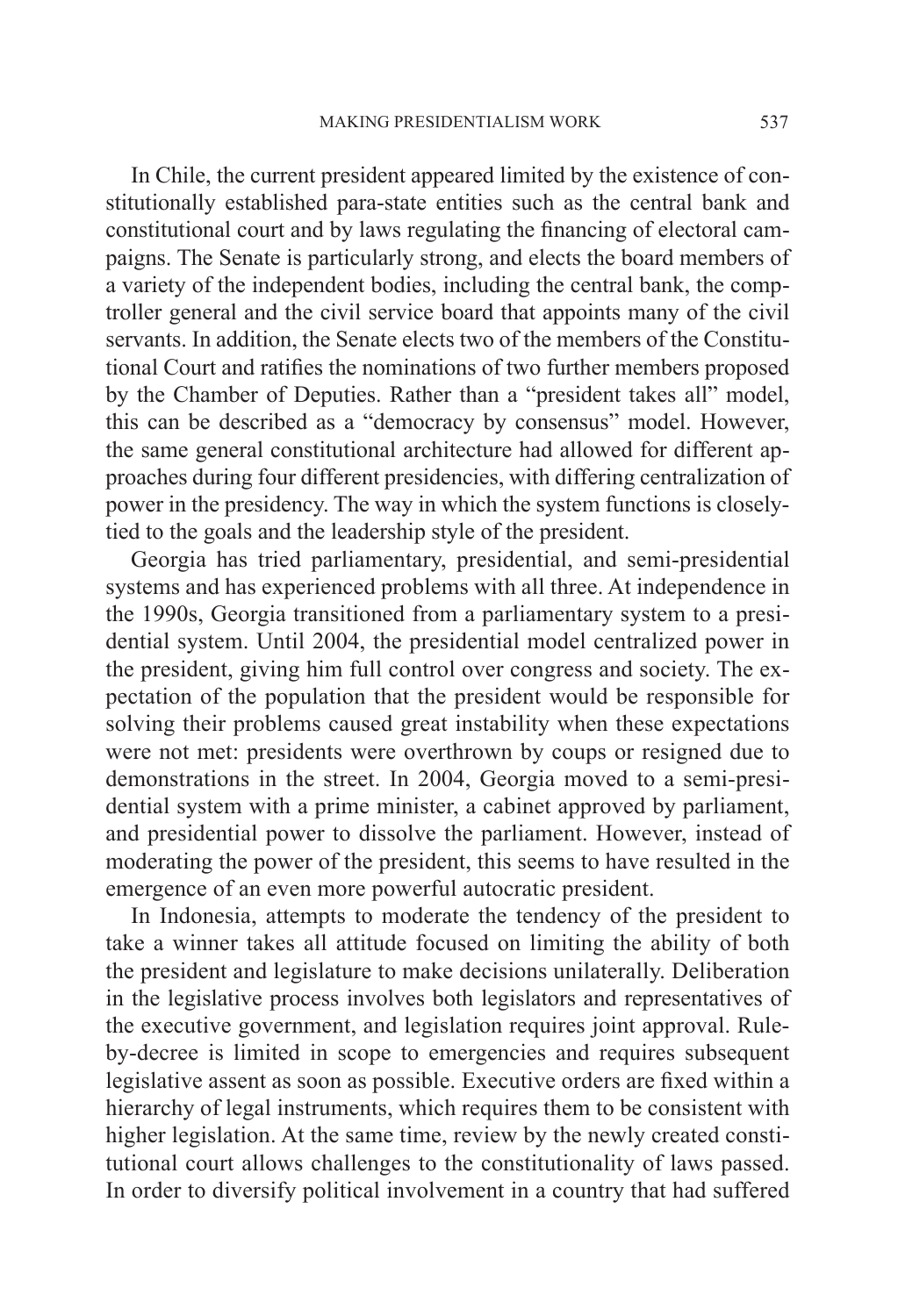from the dominance of one single party, Indonesia initially adopted a low threshold to allow a party or coalition to run a presidential candidate, although this has subsequently been increased substantially. Another strategy to ensure representativeness, and legitimacy of the president was to adopt a two round system for presidential elections which requires that in addition to an overall majority, the president must also win 20 percent of the vote in half of the provinces.

Particular attention was given to the role of constitutional courts in presidential systems. Presidential appointment of judges can weaken constitutional courts by rendering the judges too closely linked to the president: however, appointment by the legislature also has its risks. In Georgia, the reforms that led to the legislature becoming weaker also lead to a weaker constitutional court, as one third of judges were appointed by the legislature. With a weakened legislature, the court felt less support to act in an independent fashion.

Benin is an example of a model where the constitutional court was a backbone of the constitutional framework. It has the trust of the legislature, it has been called upon to help it resolve problems, and it has also played a key role in protecting citizens' rights and liberties since any citizen is allowed to bring a matter before the court.

In order to encourage the cooperation between the president, and the legislature that appears to be a key element of a functioning system, further analysis is desirable of the mechanisms for adoption of the budget, veto rights, the powers the legislature and the president have to draft, introduce and amend bills in the legislature and to declare bills as urgent, and presidential powers of appointment. How the president and political parties are integrated is also significant.

### Presidentialism and the Division of Power: Decentralization, Devolution and Federalism

# *Panelists*: Virgílio Afonso Da Silva, Antonio María Hernández, José Ma. Serna de la Garza

In principle, decentralization or federalism should act as a countering force to the dominance of presidential power and provide a mechanism for the fair devolution of power. However, how this works out in practice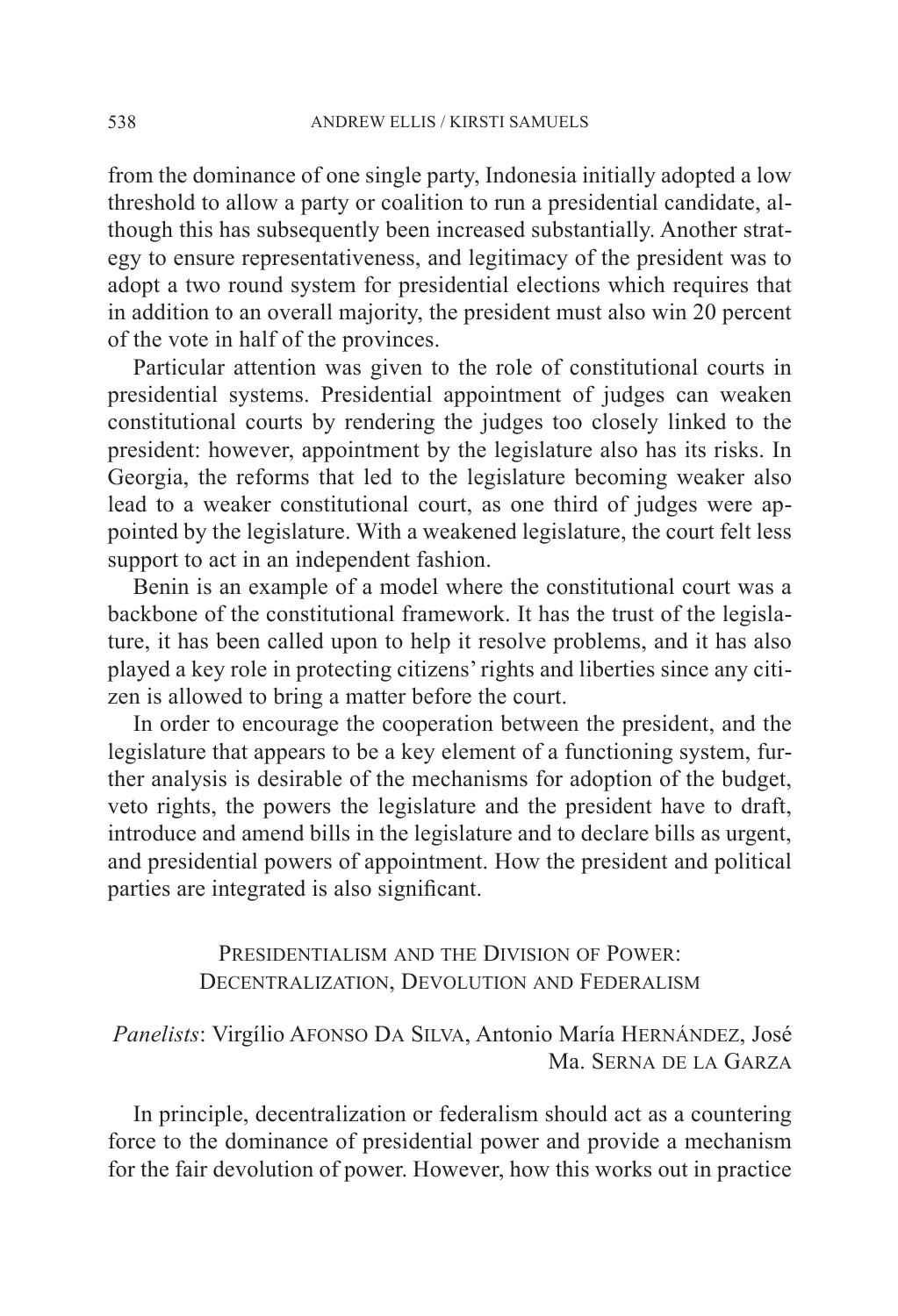depends on many factors. In instances where the federal or decentralized structure is weak, ineffective or badly funded, this mechanism has little impact. When the regions or sub-states are effective and empowered, however, the power contestation between the president and the governors or state leaders can increase immobilism and conflict.

Nevertheless, in the interesting example of Brazil, an empowered federal structure has functioned well alongside a strong presidency. On paper, it would seem that the regions, political parties and congress are weak, and only the president is strong. However, in practice the executive and legislative branches often work well together: the model has been called 'presidentialism of coalition'.

This is partly due to the fact that in Brazil the president has never had a majority in congress, so he has had to form a coalition to govern: both the president and the parties that form the coalition have then worked together with great discipline. The states of the federation also play a role in this cooperative atmosphere. While the states appear not to have important powers under the constitution, in practice candidate selection, and election take place at the state level. The choice of candidates depends on regional leaders: to have an opportunity to be elected to congress, an aspiring candidate needs to prove they have provided services and brought investments to the region - and to do that he/she must have good relations with the governors of the states. It would seem, therefore, that it is possible for a federal structure to encourage cooperation and an environment of inclusion, especially when the president takes the approach of seeking to build coalitions across parties that also satisfy regional demands and regional representation.

#### **CONCLUSION**

Practical advice and tools for democracy builders do not necessarily require the same full rigour as academic publications. An academic writer would conclude from the papers, and panel discussions at the seminar that more rigorous study and analysis is necessary before the propositions, which emerged from the debate could be regarded as fully robust. In contributing to the practical world, it is possible to draw some lessons which may be helpful to participants in democracy building and institutional change processes, with the caveat that further analysis – and fur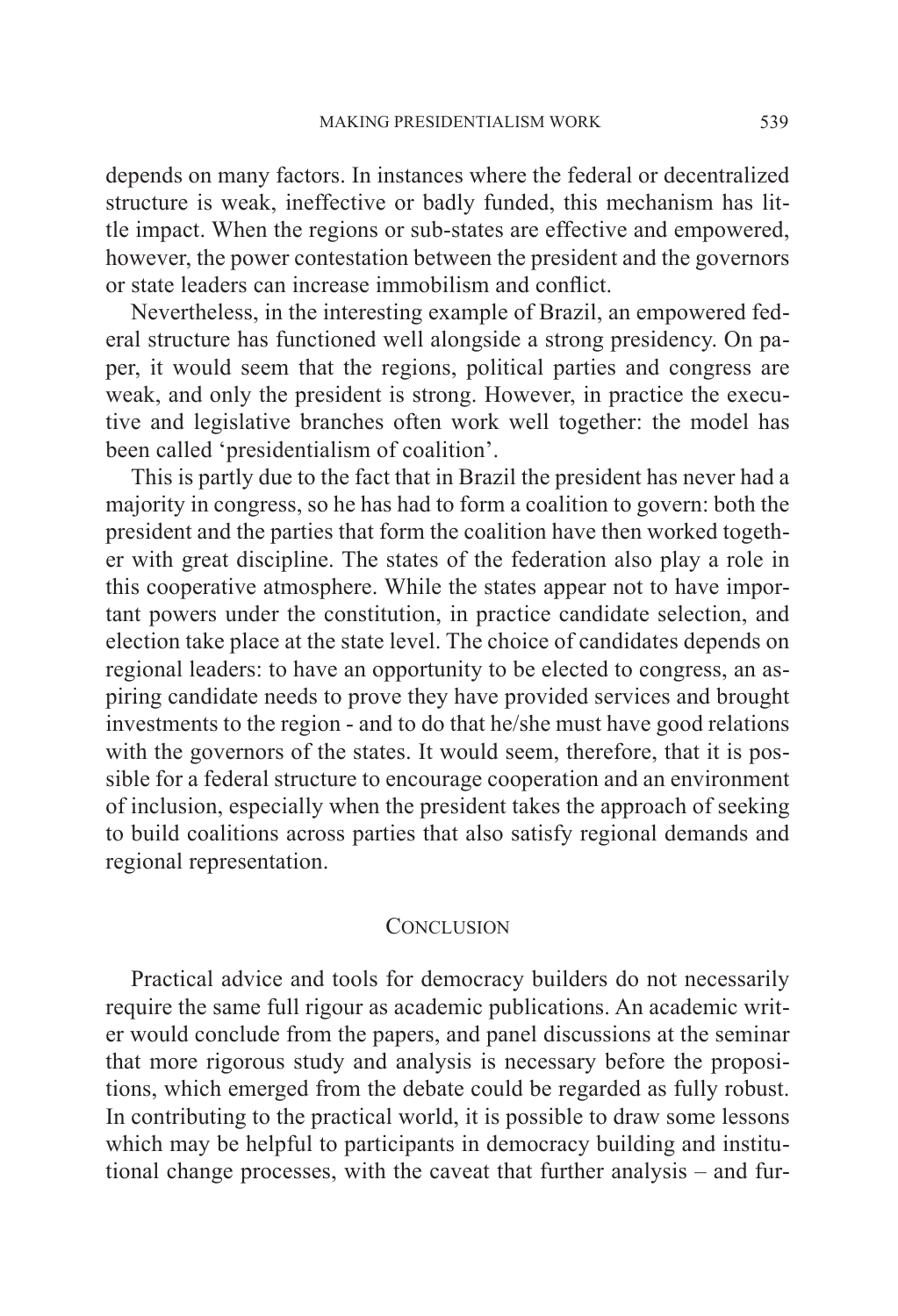ther experience – will enable these lessons to be developed, refined and perhaps changed. There can and should be a cycle in which experience informs action, and action then informs accumulated experience.

The record of presidential systems in Latin America, Asia and Africa in the last ten years clearly suggests that while presidentialism has strengths and weaknesses, there is nothing inherently impossible in seeking to build and sustain a presidential democracy. How this works in practice does not depend only on the formal institutional framework adopted – although this is important, and there are choices, which can advance sustainable democracy and choices that can retard it - but also on the personalities involved and on more general cultural issues.

This makes it useful to explore the question of how to make presidentialism work, rather than to consider dramatic system changes towards a parliamentary or semi-presidential model (with the problems as well as the advantages associated with each) as the only answer. Given that the same system can behave in different ways under different presidents (with more or less centralized power), reforms, and especially radical reforms, should be approached with caution. Incremental changes may be a slower but more reliable way of adjusting the system to achieve the results sought. Careful consideration should be given not only to the formal divisions of power as described in the constitution, but also to informal practices and the leadership style of the president, in evaluating how a system will function.

Overall, the propositions put forward by Mainwaring and Shugart<sup>1</sup> for a successful presidential system received support from the seminar discussions. These are that an electoral system which gives the president a reasonable bloc of support in the legislature, although not necessarily a majority, is helpful; that the president should have few or no powers to legislate by decree; and that political parties should have the right degree of control over their representatives in the legislature—neither too little, leading members of the legislature to buy support (literally or figuratively) each time there is an issue to debate, nor too much, resulting in intractable conflicts between the president and the leadership of the parties.

An important theme throughout the discussions was the need for a culture of cooperation between the executive and the legislature, with

<sup>1</sup> Mainwaring, Scott and Shugart, Matthew, *Presidentialism and Democracy in Latin America*, Cambridge University Press, 1997, pp. 394 and 395 & 434-437.